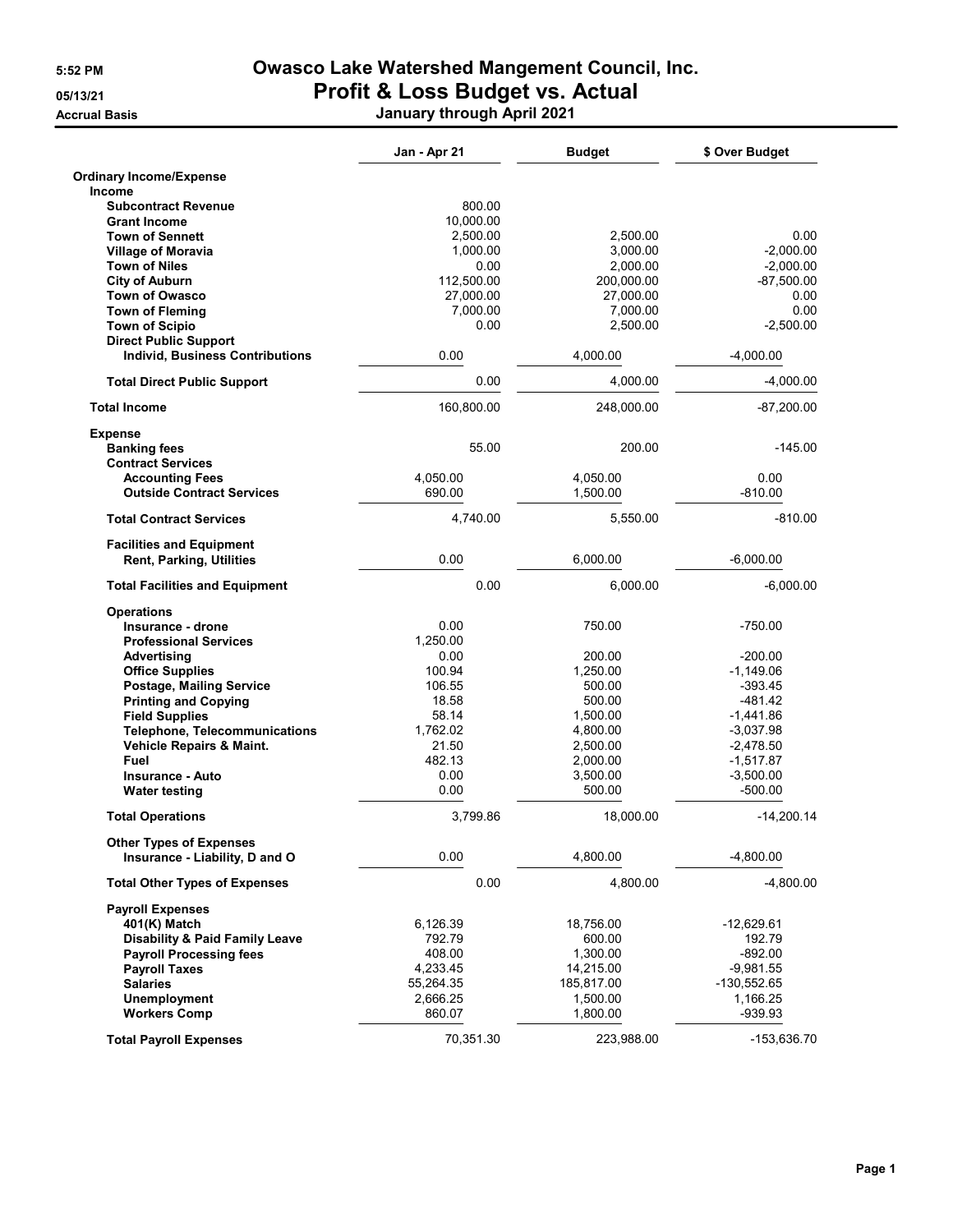## 5:52 PM Owasco Lake Watershed Mangement Council, Inc. 05/13/21 **Profit & Loss Budget vs. Actual** Accrual Basis January through April 2021

|                                  | Jan - Apr 21 | <b>Budget</b> | \$ Over Budget |
|----------------------------------|--------------|---------------|----------------|
| <b>Travel and Meetings</b>       |              |               |                |
| Mileage                          | 74.82        | 800.00        | -725.18        |
| <b>Staff Development</b>         | 87.50        | 1,200.00      | $-1,112.50$    |
| <b>Total Travel and Meetings</b> | 162.32       | 2.000.00      | $-1,837.68$    |
| <b>Total Expense</b>             | 79,108.48    | 260,538.00    | -181,429.52    |
| <b>Net Ordinary Income</b>       | 81,691.52    | $-12,538.00$  | 94,229.52      |
| <b>Net Income</b>                | 81,691.52    | $-12,538.00$  | 94,229.52      |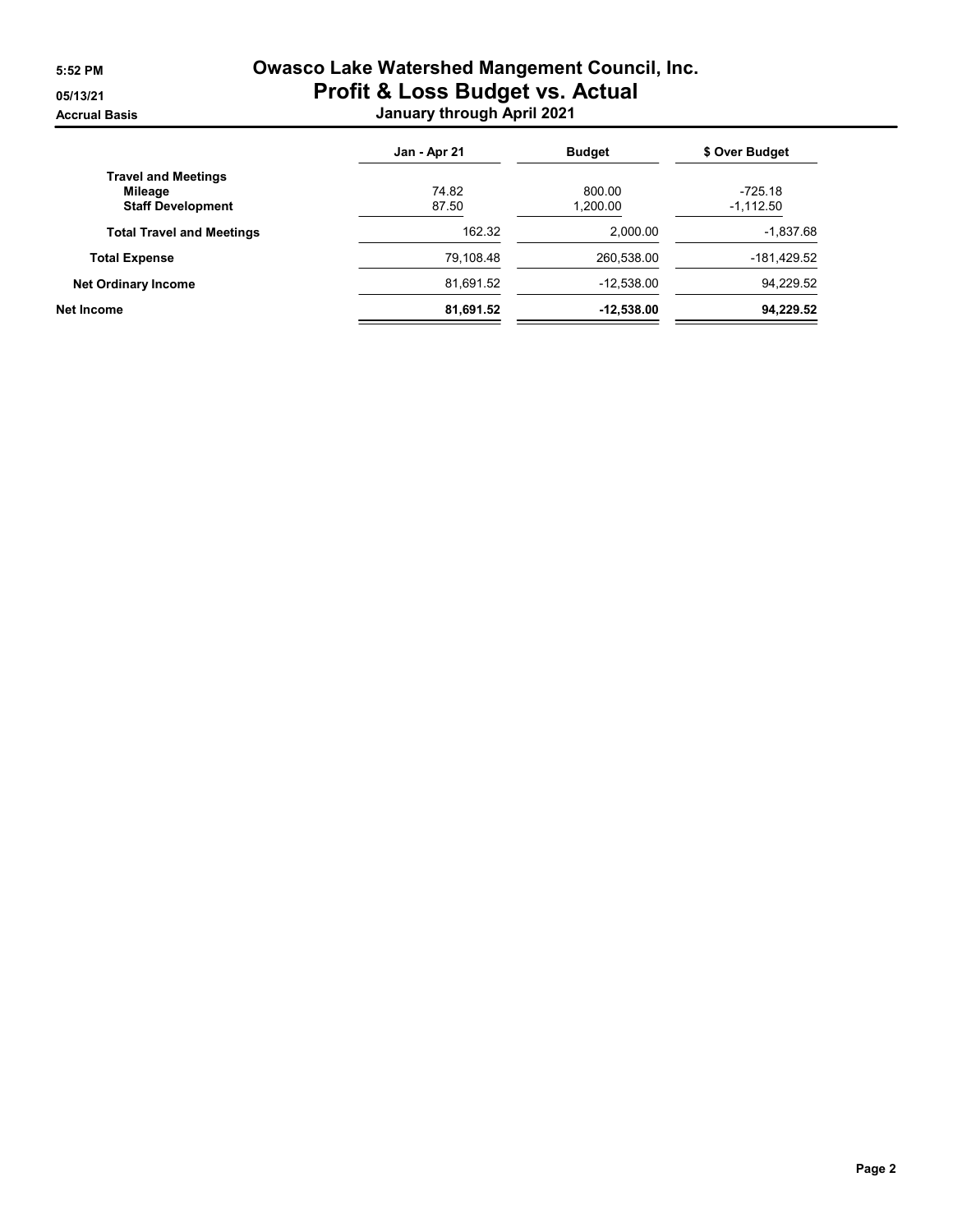## 5:52 PM Owasco Lake Watershed Mangement Council, Inc. 05/13/21 **Profit & Loss Budget vs. Actual** Accrual Basis January through April 2021

|                                                                    | % of Budget        |         |
|--------------------------------------------------------------------|--------------------|---------|
| <b>Ordinary Income/Expense</b>                                     |                    |         |
| Income                                                             |                    |         |
| <b>Subcontract Revenue</b><br><b>Grant Income</b>                  |                    |         |
| <b>Town of Sennett</b>                                             |                    | 100.0%  |
| <b>Village of Moravia</b>                                          |                    | 33.3%   |
| <b>Town of Niles</b>                                               |                    | $0.0\%$ |
| <b>City of Auburn</b>                                              |                    | 56.3%   |
| <b>Town of Owasco</b>                                              |                    | 100.0%  |
| <b>Town of Fleming</b>                                             |                    | 100.0%  |
| <b>Town of Scipio</b>                                              |                    | $0.0\%$ |
| <b>Direct Public Support</b>                                       |                    |         |
| <b>Individ, Business Contributions</b>                             | 0.0%               |         |
| <b>Total Direct Public Support</b>                                 |                    | $0.0\%$ |
| <b>Total Income</b>                                                |                    | 64.8%   |
| Expense                                                            |                    |         |
| <b>Banking fees</b>                                                |                    | 27.5%   |
| <b>Contract Services</b>                                           |                    |         |
| <b>Accounting Fees</b>                                             | 100.0%             |         |
| <b>Outside Contract Services</b>                                   | 46.0%              |         |
| <b>Total Contract Services</b>                                     |                    | 85.4%   |
| <b>Facilities and Equipment</b><br><b>Rent, Parking, Utilities</b> | $0.0\%$            |         |
| <b>Total Facilities and Equipment</b>                              |                    | $0.0\%$ |
| <b>Operations</b>                                                  |                    |         |
| Insurance - drone                                                  | 0.0%               |         |
| <b>Professional Services</b>                                       |                    |         |
| Advertising                                                        | $0.0\%$            |         |
| <b>Office Supplies</b>                                             | 8.1%               |         |
| Postage, Mailing Service                                           | 21.3%              |         |
| <b>Printing and Copying</b>                                        | 3.7%               |         |
| <b>Field Supplies</b>                                              | 3.9%               |         |
| <b>Telephone, Telecommunications</b>                               | 36.7%              |         |
| Vehicle Repairs & Maint.                                           | 0.9%               |         |
| Fuel                                                               | 24.1%              |         |
| <b>Insurance - Auto</b>                                            | $0.0\%$<br>$0.0\%$ |         |
| Water testing                                                      |                    |         |
| <b>Total Operations</b>                                            |                    | 21 1%   |
| <b>Other Types of Expenses</b><br>Insurance - Liability, D and O   | $0.0\%$            |         |
| <b>Total Other Types of Expenses</b>                               |                    | $0.0\%$ |
|                                                                    |                    |         |
| <b>Payroll Expenses</b><br>401(K) Match                            | 32.7%              |         |
| <b>Disability &amp; Paid Family Leave</b>                          | 132.1%             |         |
| <b>Payroll Processing fees</b>                                     | 31.4%              |         |
| <b>Payroll Taxes</b>                                               | 29.8%              |         |
| <b>Salaries</b>                                                    | 29.7%              |         |
| <b>Unemployment</b>                                                | 177.8%             |         |
| <b>Workers Comp</b>                                                | 47.8%              |         |
|                                                                    |                    |         |
| <b>Total Payroll Expenses</b>                                      |                    | 31.4%   |